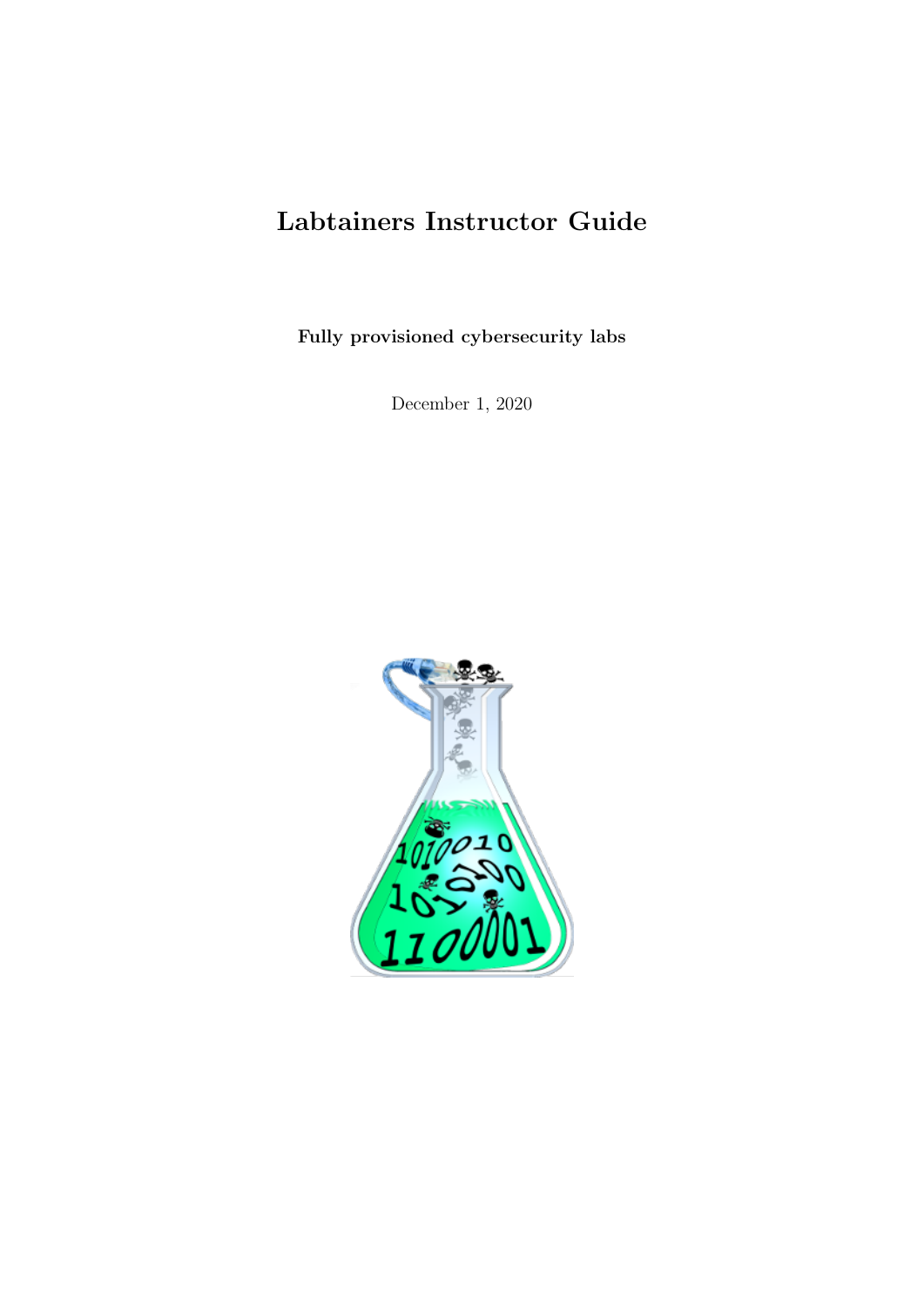## 1 Introduction

This manual is intended for use by instructors who assign and/or grade labs using Labtainers.

Labtainers provide a consistent execution environment for performing laboratory exercises, and can include execution of several different computers interconnected via virtual networks. Refer to our published papers at <https://my.nps.edu/web/c3o/labtainers> for additional information on the use of Labtainers. And see the Lab Designer User Guide" at [https://](https://my.nps.edu/documents/107523844/109121513/labdesigner.pdf) [my.nps.edu/documents/107523844/109121513/labdesigner.pdf](https://my.nps.edu/documents/107523844/109121513/labdesigner.pdf) for information on creating and maintaining Labtainer exercises.

The easiest way to get Labtainers is to use our pre-built VM available at the Labtainer website <https://my.nps.edu/web/c3o/virtual-machine-images>. Note that any Linux system can be used as long as it supports Docker, and it can be used on Docker Desktop installations on Mac and Windows computers as an alternative to using the VM appliance. If Labtainers is to be used on a system other than the pre-built VM, refer to the Labtainer Student Guide for information on installing Labtainers.

Running Labtainers on servers, e.g., cloud deployments is discussed in section [2.3](#page-3-0)

#### 1.1 Assigning a Lab

Student instructions for using Labtainers are in the Labtainer Student Guide. Students work from the labtainer-student directory, i.e.,

#### cd ~/labtainer/trunk/scripts/labtainer-student

Available labs are listed via the labtainer script:

labtainer

Start a lab by providing its name as an argument to the labtainer command. This will typically display a link to a lab manual, or will display a lab manual in one of the resulting virtual terminals. You can interact with the resulting computers just as a student would.

### 1.2 Assessing a Lab

When the student stops a lab, i.e., using stoplab, Labtainers creates a zip file of student artifacts (including lab reports) and then displays the path to this zip file to the student. The easiest way for the student to forward this zip file to you is by starting a browser on the Linux VM and either emailing you the zip file, or uploading the file into an LMS, (e.g., Sakai). Alternately, the student can define a shared folder in the VM and copy the zip to the host computer.

Collect all of the lab zip files from each student into your Labtainer transfer directory, which is typically at

#### ~/labtainer\_xfer/<labname>

where labname is the name of the lab. Do not unzip the files. Alternately student assignments can be bulk-collected from a learning management system (LMS) per Appendix [A](#page-5-0) and the resulting zip would be copied into the Labtainer transfer directory. Again, do not unzip files and do not change the file names of zip files.

Instructor assessment of labs takes place from the labtainer-instructor directory, i.e.,

#### cd ~/labtainer/trunk/scripts/labtainer-instructor

Use the gradelab command to assess results for a given lab: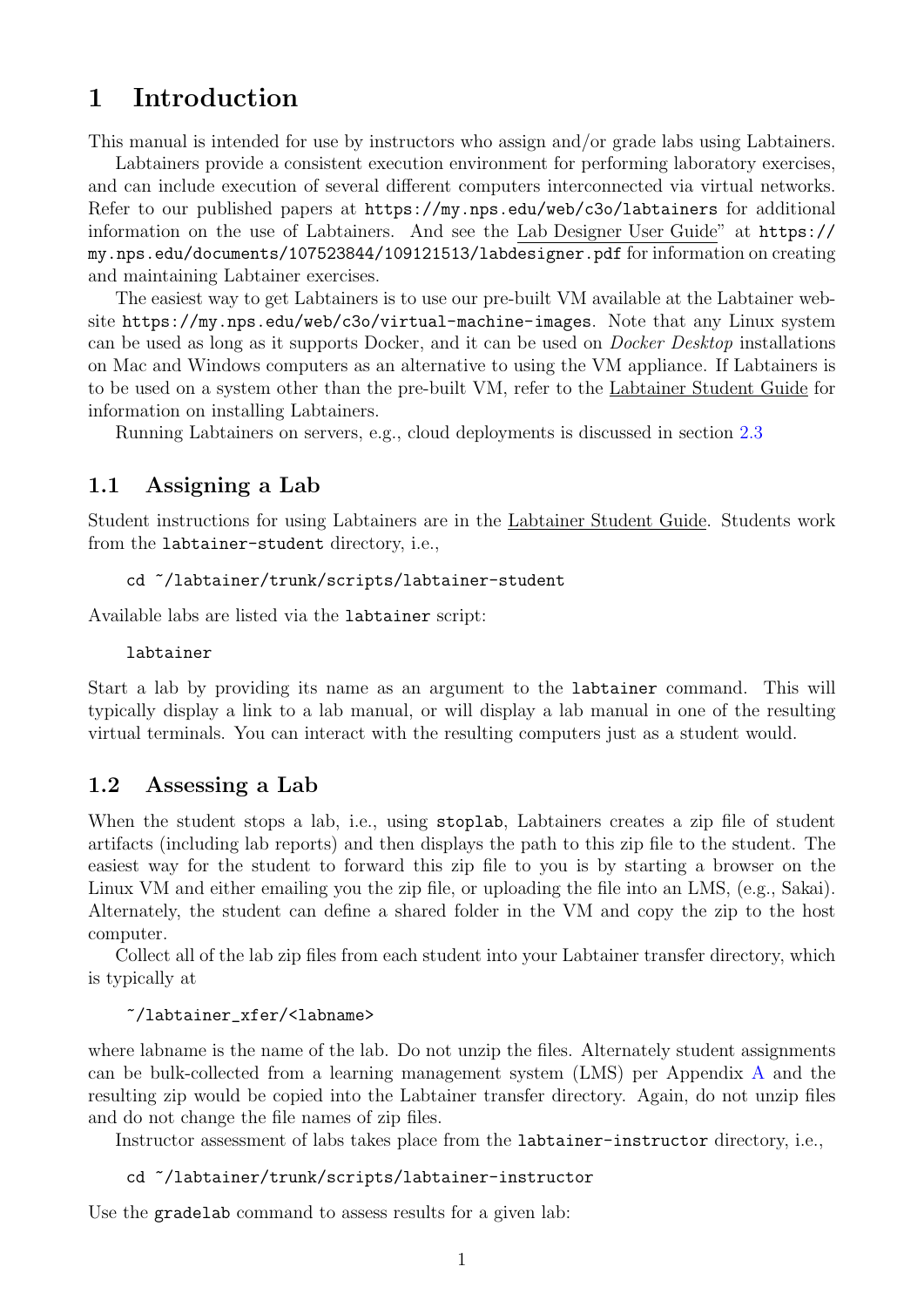```
gradelab <labname>
```
A table of lab results with one row per student and a column for each goal will be displayed. A description of the goals follows the table. Note that not all labs include automated assessment. For those labs, you will see this message:

No automated assessment for this lab

Even when no automated assessment is performed, you can still observe student performance artifacts, e.g., the .bash history file as described below in [1.2.1.](#page-2-0)

Use the  $-r$  option to get perform a fresh grading, e.g., if you've removed files from the labtainer xfer directory. Sometimes zip files within the labtainer xfer directory are corrupted. If error messages indicate a bad zip file, try removing it from the directory and then use the  $-r$  option to perform a fresh grading. Use the  $-u$  option to update your gradelab to the latest image.

Student reports (if any) are copied into

```
~/labtainer_xfer/<labname>/docs
```
on the Linux host. If LMS assignment collection is used, then student reports should be looked for in

```
~/labtainer_xfer/<labname>/reports
```
which also includes reports separately uploaded into the LMS.

### <span id="page-2-0"></span>1.2.1 Review artifact details

You can view all student results, including their original artifacts by using the  $-d$  flag with the gradelab command. This results in a virtual terminal connected to a grading container that contains all student artifacts and results. If you have not first run the gradelab command without the "-d" option, run instructor.py from within the virtual terminal to cause the zip files to be extracted. A student's home directory can then be found in

```
<student email>/<lab>.<container>.student
```
There you will find the .bash history file along with the student-created files. Student artifacts collected by the framework are found in

<student email>/<lab>.<container>.student/.local/result

The -d option is also used when debugging automated assessment configuration files. You can create additional virtual terminals into the grading container by reissuing the gradelab command with the -a flag. When you are finished, or wish to stop working, type:

stopgrade

## 2 Managing Labtainer Installations and Updates

Any given Labtainers installation can be brought up to date to the latest version by using the

update-labtainer.sh

command from the labtainer-student directory. The current version of a Labtainer installation is seen by using: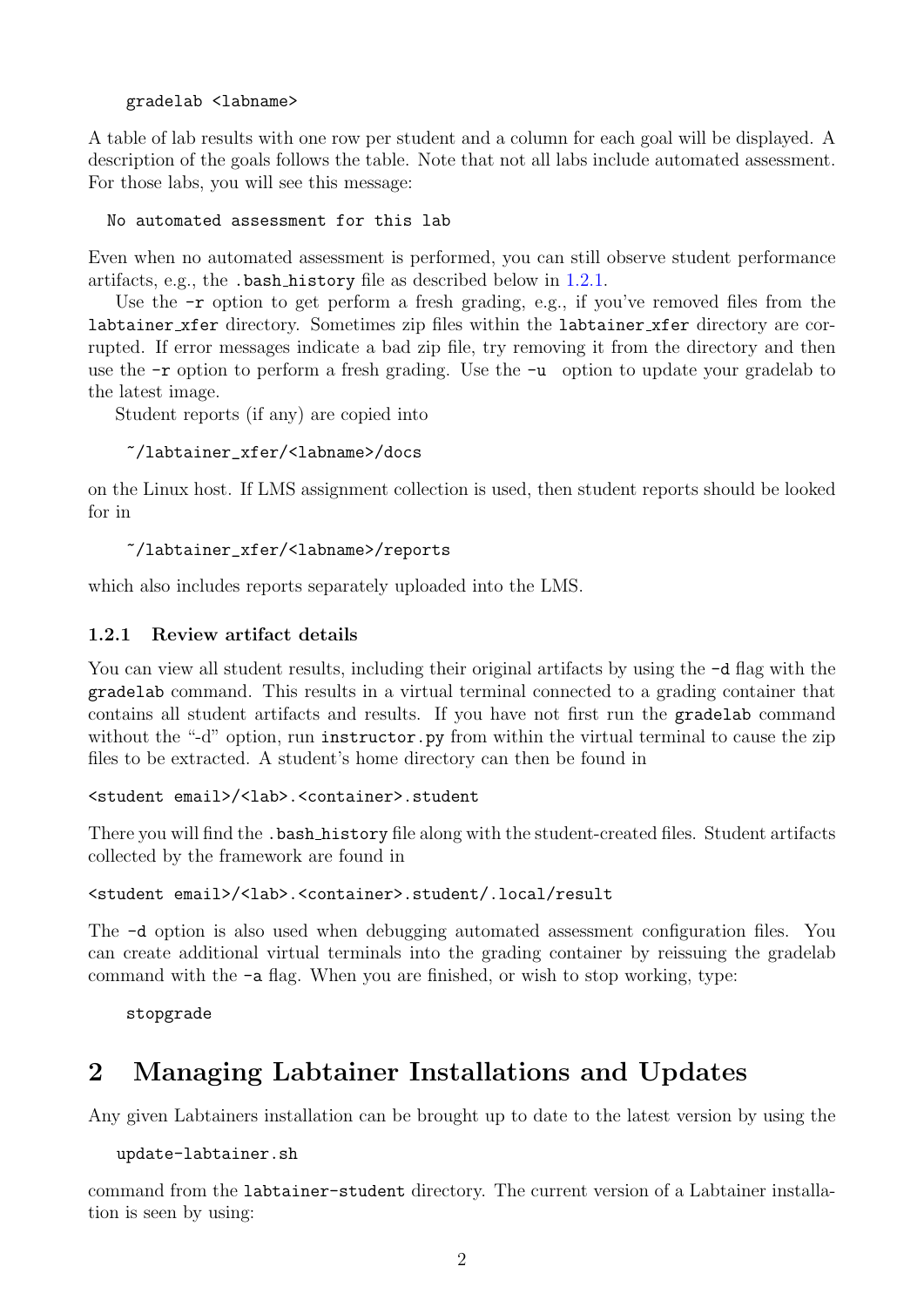labtainer -v

The first time any given lab exercise is started, the latest version of that lab is automatically pulled from the Docker Hub registry. Note however that any given lab is not updated by the update-labtainer.sh command once the lab has been started. To update a specific lab to the latest version after it has been started the previous version of that lab must be deleted using:

removelab.py <labname>

The next time the lab is started, the latest version will be retrieved from the Docker registry.

If you want to update the labtainer.grader docker image (and delete the previous image and grader containers) use:

gradelab -u <labname>

### 2.1 Suggestions for student workflow

A student's work on any given lab is preserved until and unless the student restarts the lab using the "-r" option on the labtainer <labname> -r command. When taking a break from work on a lab, the student can either stop the lab using stoplab, or simply pause the VM. However, if the student wishes to perform other Labtainer-related work on the VM, (e.g., revisit a previous lab), they should first use stoplab for the current lab. When they restart the lab, none of their work will be lost.

### 2.2 Deploying without the Internet

Labtainers pulls Docker images from Docker Hub when a student first runs any given lab. You can deploy Labtainers within environments that have no Internet connection by first creating your own VM template. Start with the standard Labtainers VM, and run the script at

```
$LABTAINER_HOME/setup_scripts/pull_lab.py
```
to pull images for your desired labs onto the VM. Then replicate that VM for each user, e.g., by exporting it as an appliance.

### <span id="page-3-0"></span>2.3 Deploying on servers

Labtainers can be deployed on servers and accessed by students using a web browser. This assumes you have access to suitable infrastructure and IT support. Two general approaches are:

- 1. Virtual Desktop Infrastructure Use VDI products such as VMWare Horizon to run Labtainer VMs. In these environments, each student is allocated a VM, and that VM's desktop is seen by the student in the browser. Students deliver their results to instructors by starting a browser within the VM, e.g., to access an LMS or web-mail account.
- 2. Headless Labtainers Labtainers are deployed as servers in a cloud and a NOVNC desktop is rendered using a web browser. Access to the Labtainer server instance is via HTTP through an SSH tunnel. Please see [https://raw.githubusercontent.com/mfthomps/](https://raw.githubusercontent.com/mfthomps/Labtainers/master/headless-lite/README.md) [Labtainers/master/headless-lite/README.md](https://raw.githubusercontent.com/mfthomps/Labtainers/master/headless-lite/README.md) for additional information, including a sample cloud-config file.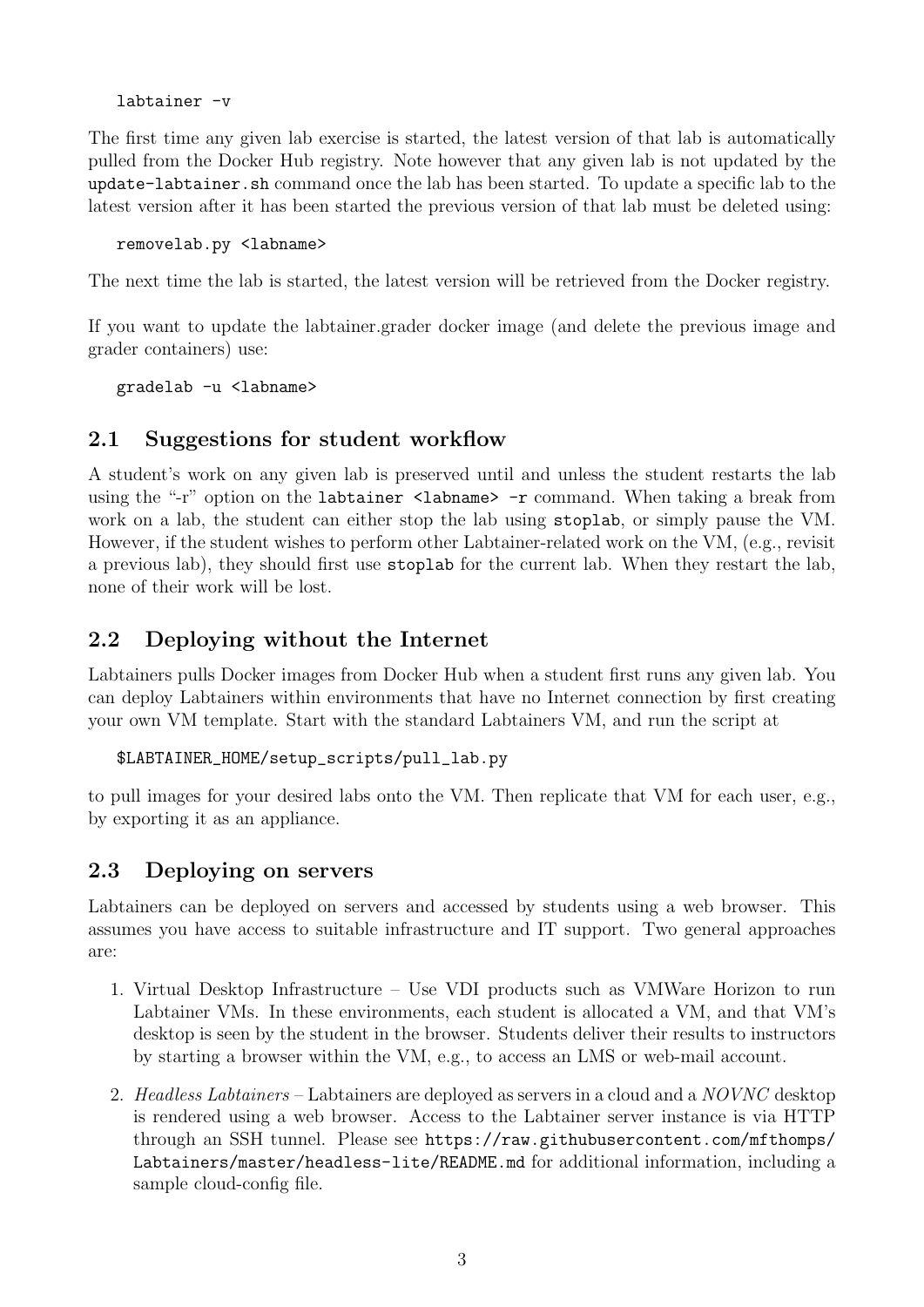## 3 Customizing Labtainers

Creating new labs and modifying existing labs is described in the Labtainers Lab Designer User Guide. <https://nps.box.com/shared/static/12n0y4yue49xcxtpv0jybgqiiskx8pr6.pdf>

That guide also describes how to provide your students with custom versions of the lab manuals, and how to publish new labs so that they can be incorporated into your student's Labtainers instances, and shared with other educators.